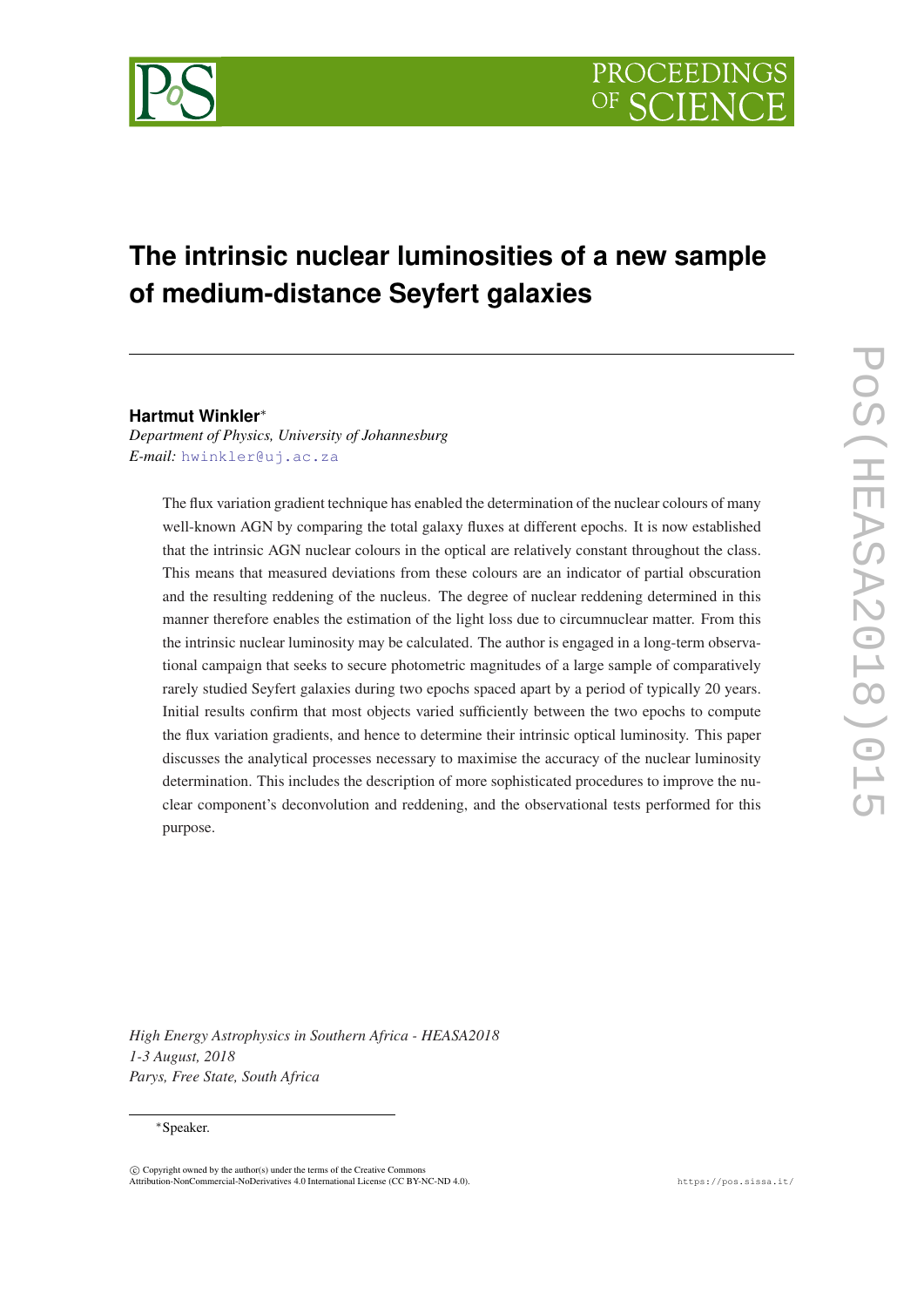# 1. Introduction

The innermost parts of a galaxy containing an active galactic nucleus (AGN) can not be resolved by imaging alone. Therefore one of the most effective means of studying the physical structure and processes of an AGN is to determine its spectral energy distribution (SED). A well-defined SED enables one to establish the presence, nature and relative strength of the various components that combine to produce the SED. Typical components identified in the optical part of the SED of AGN include: i) a thermal emission component from the accretion disk, whose shape is a superposition of Planck curves representative of the temperatures in specific parts of the disk; ii) in the case of radio-loud objects, a synchrotron component normally well-fitted by a power law; iii) an emission-line spectrum; and iv) thermal emission from warm dust at significant distance from the black hole. At shorter wavelengths one may see further components, such as x-ray emission from very close to the black hole, or inverse Compton scattering for some of the most energetic photons (see e.g. [\[1\]](#page-5-0)). At the opposite end of the spectrum one will sometimes detect radio jets.

The characterisation of the optical SED of AGN and apportionment of its constituent parts is complicated by the fact that i) the SED is invariably contaminated by the emission of normal starlight from the host galaxy, and ii) because the photon beams recorded by an observer may have experienced partial obscuration due to material in the line of sight. In addition, the degree of obscuration in general displays a substantial dependence on wavelength. The correction for these effects is as a rule very difficult in practice.

A technique referred to as the flux variation gradient method [[2](#page-5-0)] uses the recognition that the relationship over time between the fluxes measured with two different photometric filters is linear [[3](#page-5-0)]. Furthermore, unobscured AGN nuclei appear to have a common SED shape in the optical, i.e. they share the same photometric colours [[4](#page-5-0)]. This, with the application of an appropriate reddening law, makes it possible to estimate the amount of nuclear obscuration for objects where these nuclear colours are found to indicate redder colours than in the unobscured case (see also [[5](#page-5-0), [6](#page-5-0)]).

While the flux variation gradients determined in the papers listed in the previous paragraph were obtained from a large number of photometric data, it is in theory possible to secure these from two sets of photometric readings only, provided that the two points span a sufficiently large range in AGN luminosity.

This paper describes the rationale and some early results of a long-term project to obtain multicolour photometry of a very large number of AGN, at least once during a bright epoch and once during a faint epoch, and to determine the flux variation gradients and associated intrinsic nuclear luminosities. In particular, it highlights several procedures that will be introduced in this study to enable a higher degree of accuracy in characterising the SEDs.

# 2. Processes responsible for light attenuation and spectral distortion

The light beam from the astronomical source of interest is subjected to attenuation (more generally referred to extinction in astronomy) by gas or small particles. The degree of light loss of the original beam  $I_0$  is a function of the nature and concentration of the intervening material, which is parameterised by  $\kappa$  in Eq. [2.1.](#page-2-0) Note that  $\kappa$ , and consequently also the recorded beam *I*, are substantially wavelength dependent.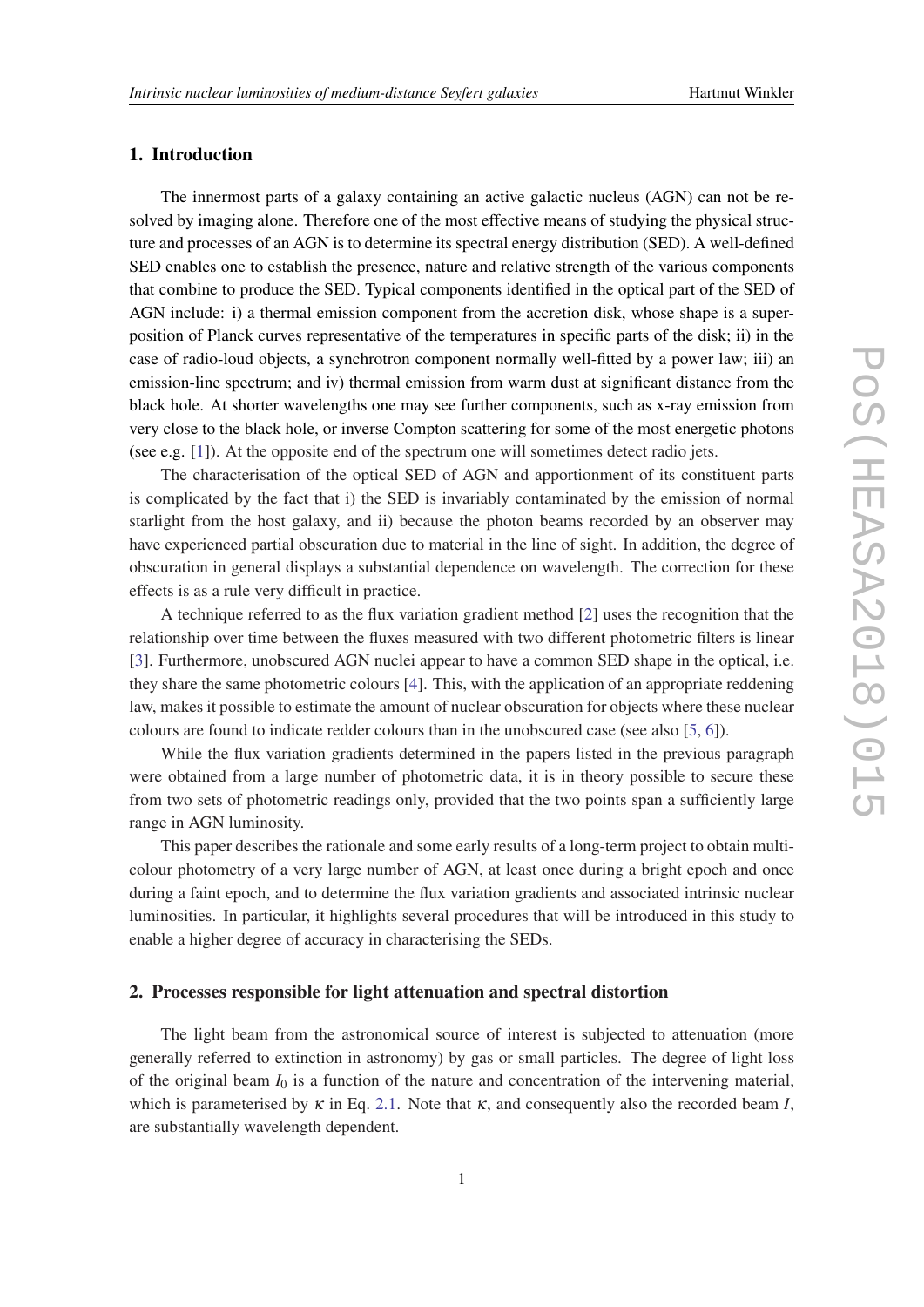$$
I(\lambda) = I_0(\lambda) \exp(-\kappa(\lambda))
$$
\n(2.1)

#### <span id="page-2-0"></span>2.1 Filters and detectors

The spectral transmission windows of photometric filters and the spectral response functions of the detectors play a critical role in the measurement of the brightness of astronomical sources. In view of variations in the detector technology and related material composition, the specifications of the filters and detectors are far from uniform. Given that the targets of these measurements also include a vast variety of possible spectral shapes, the determined magnitudes require substantial correction procedures to standardise the data to a uniform system [\[7,](#page-5-0) [8\]](#page-5-0).

Note that the magnitude determined for an AGN is particularly sensitive to the transmissivity curve of the filters, as the strong emission line spectrum implies that the target spectral distribution is much more irregular than the far smoother normal galaxy or star spectra. Furthermore, the positions of the emission spikes move relative to the instrumental response function with redshift.

# 2.2 The nuclear region

The obscuration of radiation generated in the nuclear region of an AGN due to circumnuclear dust and gas is common in these types of objects. The unified model of AGN indeed ascribes this as the reason why no broad lines are seen in many AGN spectra [\[9\]](#page-5-0). Conversely, the presence of strong photon attenuation in some AGN may offer the opportunity to use this to determine the nature and properties of the attenuating material, and thereby better understand the physical mechanisms in the nuclear region.

Note here that since the bulk of the optical emission in an AGN is understood to originate in the accretion disk and surrounding gas clouds, while x-rays and gamma rays are generated nearer to the black hole, or in parts of a jet, there is no reason why the optical light and high energy photons would experience the same degree of attenuation in this region.

# 2.3 Interstellar light attenuation in the AGN host galaxy and the Galaxy

While most of the extinction of the nuclear beam usually takes place in the gas and dust surrounding the nucleus, there are cases where significant light loss also occurs in the outer reaches of the galaxy, particularly when the galaxy is viewed edge-on. There have been suggestions that wavelength dependence of the interstellar extinction may differ in some galaxies compared to what pertains in most parts of the Milky Way, e.g. in IC 4329A [\[2\]](#page-5-0). More clarity could be gained regarding this if accurate flux variation gradients could be secured for more edge-on AGN.

Interstellar extinction correction in our Galaxy is now also achieved far more accurately thanks to the detailed extinction maps produced in recent years [\[10](#page-5-0)].

# 2.4 Earth atmosphere effects

Light losses in the Earth's atmosphere are dealt with in photometry by correcting the measured brightness through the application of extinction coefficients appropriate for any particular filter. Since the spectrum of an AGN is fundamentally different from that of a typical star, this again can distort the magnitudes measured with specific filters. One way of confirming the need for different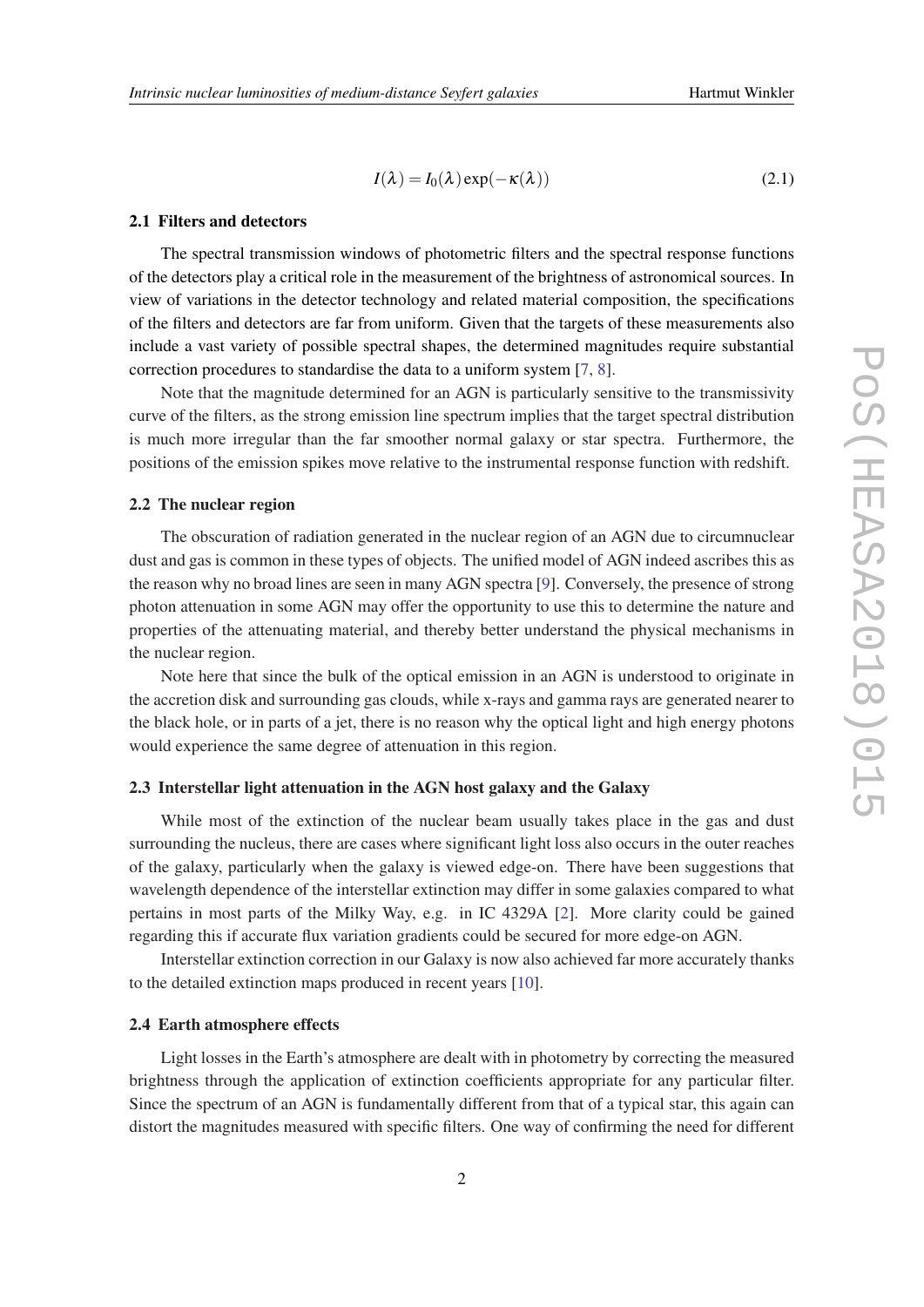extinction coefficients for AGN would be to monitor the magnitude difference between the AGN and a nearby star on the frame. A gradual drift of this magnitude difference while the airmass is changing over a few hours would be a clear indicator that the standard extinction coefficients do not apply to AGN (especially as Seyfert galaxies are not expected to undergo substantial variation in the optical over that time period).

# 3. Observational programme and early results

# 3.1 The observations

*UBV* observations of a large AGN sample are being obtained with the 1.0 m telescope at the Sutherland station of the South African Astronomical Observatory. The initial set of images were recorded with an RCA CCD over the period 3-9 Dec 1996, as well as with a Tek8 CCD during the observing week 8-14 Oct 1997. The second set of images were collected during the observing runs 14-27 Dec 2016, 14-20 Jun 2017 and 13-18 Sep 2017 using the STE4 CCD.

Integration times were chosen with consideration given to the target brightness, the presence and phase of the moon and the filter used. All three CCDs utilised have a particularly poor sensitivity when the observation uses the U-filter, and exposures in that band were typically much longer.

Images were reduced utilising flatfields obtained through each filter during twilight. Corrections included the removal of the bias residual as well as pixels affected by cosmic rays.

In all runs the images were calibrated through the observation of E-region standard stars from the list of Menzies et al [\[11](#page-5-0)]. In some instances images were not taken in photometric conditions, but for all targets presented here there is data from at least one epoch when the sky was clear of cloud. In all these instances there are one or more comparison stars on the frame whose *UBV* magnitude could therefore be determined to reasonable accuracy.

# 3.2 Example of a preliminary flux variation gradients

An early example of the calculation of the flux variation gradients and the corresponding extinction of the AGN is illustrated in Fig. [1](#page-4-0). *UBV* frames of the ROSAT-identified Seyfert galaxy RX 2256+05 (RA(2000) = 22h56m36s,  $\delta$ (2000) = +05°25'15") were secured on 12 Oct 1997 and 18 Sep 2017. The flux calibration was performed using the calibration coefficients of Bessell and Murphy [[7](#page-5-0)].

The plot in Fig. [1](#page-4-0) corresponds to flux variation gradients (i.e. curve slopes) of 0.52 for *U*flux vs. *V*-flux, and 0.67 for *B*-flux vs. *V*-flux. The values of the flux variation gradients for unobscured AGN will be redetermined once the data for all objects has been reduced and a new list of low-extinction AGN has been identified. If however one assumes the values of  $\sim$  1.1 previously determined for both these filter combinations [[4](#page-5-0)], this translates to an AGN nuclear extinction (in the *V*-band)  $A_V \sim 1.7$ .

#### 3.3 Example of an AGN atmospheric extinction curve

The extinction of various Seyfert galaxies were determined by tracking the brightness. The comparatively bright Seyfert 1 galaxy ESO 141-G55 has a spectrum characterised by strong broad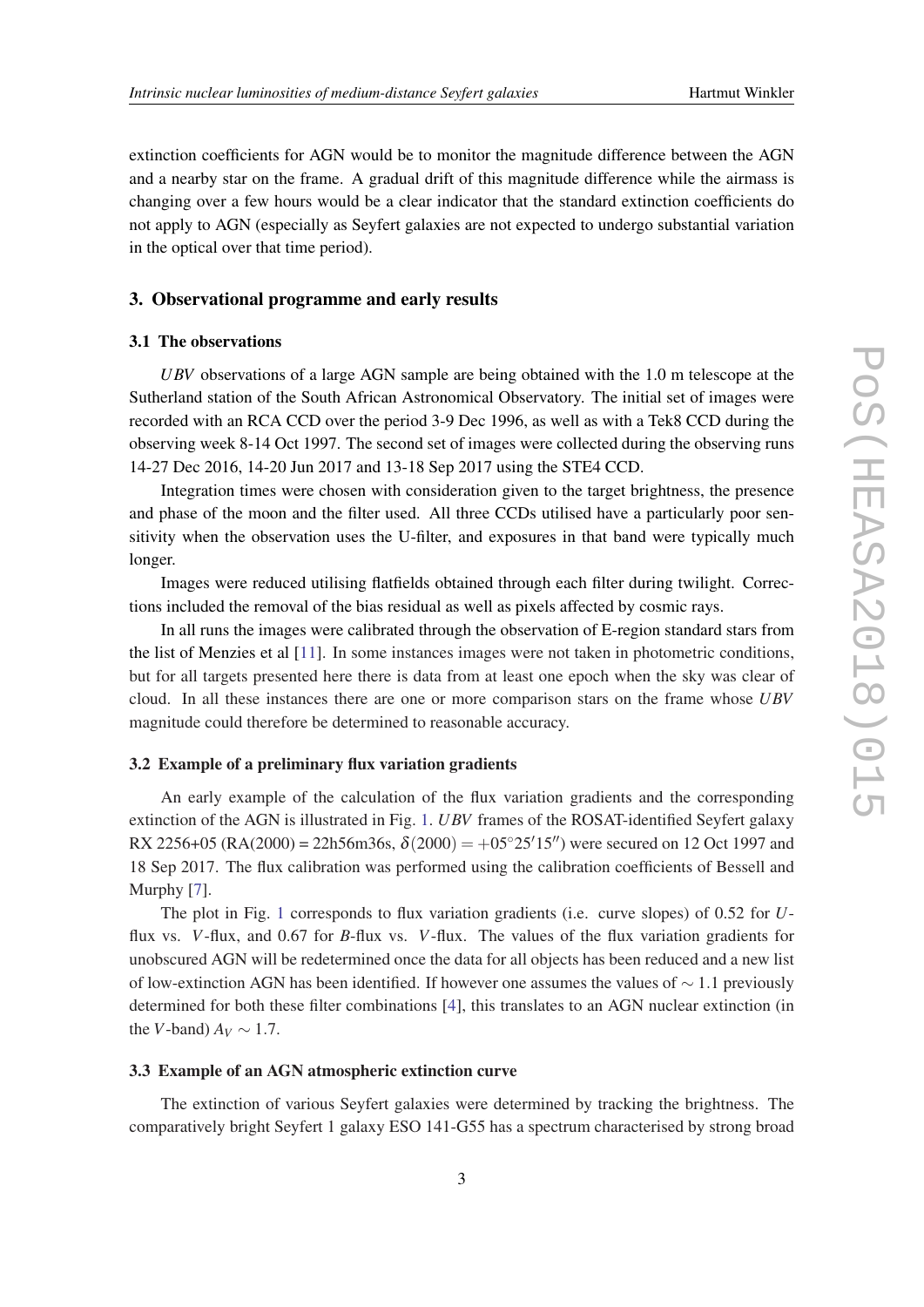<span id="page-4-0"></span>

Figure 1: The *B*-flux vs. *V*-flux (blue circles) and *U*-flux vs. *V*-flux (grey diamonds) plots for the observations of RX 2256+05 of 12 Oct 1997 and 18 Sep 2017.

emission lines [\[12\]](#page-5-0). This object was observed repeatedly on 18 Sep 2017 in *V*, *B* (200 s each) and *U* (400 s) filters from when it was close to the meridian until 4.5 hours later. That corresponds to an airmass range of  $1.1 < \sec \zeta < 1.6$  (where  $\zeta$  is the zenith angle). The magnitude of the AGN relative to a fairly bright star appearing on the same CCD images is plotted as a function of airmass in Fig. 2. The uncertainties in the comparative magnitudes are typically 0.01 mag, i.e. about the size of the symbols used in the Figure.



Figure 2: Example of a differential photometry vs. airmass curve. The Seyfert 1 galaxy ESO 141-G55 *B* and *V* magnitudes relative to a nearby comparison star as a function of airmass sec ζ .

Fig. 2 confirms that the extinction coefficients for the *V*- and *B*-bands applicable to a star are also appropriate for the blue emission-line AGN ESO 141-G55. Further investigations of this nature will illustrate whether other AGN extinction observations will pinpoint the need for different extinction coefficients for other AGN (or other filters).